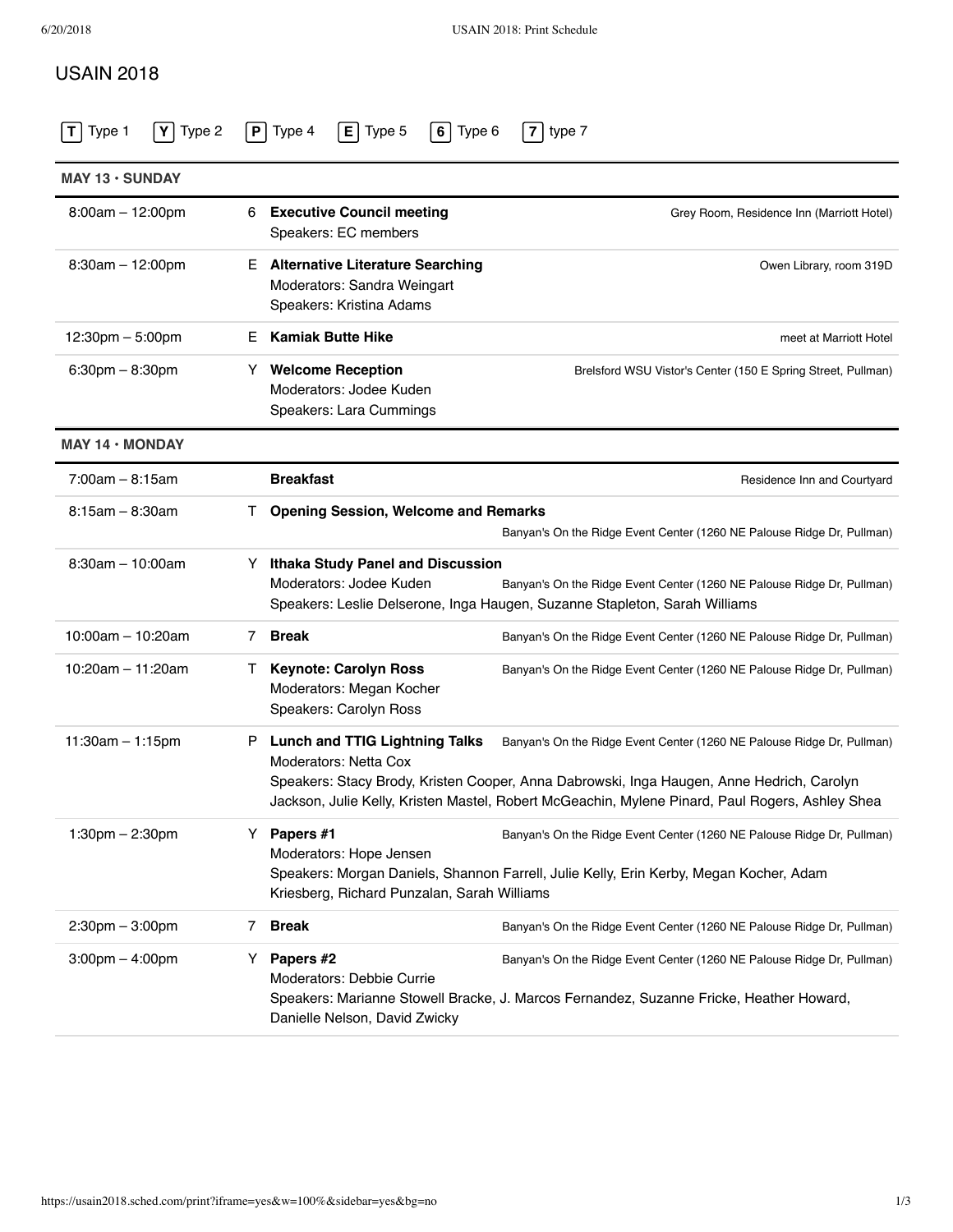6/20/2018 USAIN 2018: Print Schedule

| $4:15$ pm $-6:00$ pm               |              | Y Posters with wine & cheese tasting<br>Speakers: Julie Aldridge, Innocent Banyan's On the Ridge Event Center (1260 NE Palouse Ridge Dr, Pullman)<br>Awasom, Cristina Caminita, Kristen Cooper, Debbie Currie, Kyrille Debose, Florian Diekmann, Linda<br>Eells, Jennifer Garrett, Beth Hendrix, Barbara Hutchinson, Dana Ingalls, Julie Kelly, Jennifer Kirk,<br>Allison Level, Emily Lin, Kristen Mastel, Sheila Merrigan, Becky Miller, Valrie Minson, Beth Oehlerts,<br>Livia Olsen, Christina Olson, Necia Parker-Gibson, Amy Paster, Jeanne Pfander, Mohan<br>Ramaswamy, Melody Royster, Helen Smith, Lisa Vallen, Natalie Waters, Renae Watson, Sandra<br>Weingart |                                                                                                                                                                              |  |
|------------------------------------|--------------|---------------------------------------------------------------------------------------------------------------------------------------------------------------------------------------------------------------------------------------------------------------------------------------------------------------------------------------------------------------------------------------------------------------------------------------------------------------------------------------------------------------------------------------------------------------------------------------------------------------------------------------------------------------------------|------------------------------------------------------------------------------------------------------------------------------------------------------------------------------|--|
| $6:00 \text{pm} - 10:00 \text{pm}$ | 7            | Dine on your own                                                                                                                                                                                                                                                                                                                                                                                                                                                                                                                                                                                                                                                          | Pullman                                                                                                                                                                      |  |
| <b>MAY 15 · TUESDAY</b>            |              |                                                                                                                                                                                                                                                                                                                                                                                                                                                                                                                                                                                                                                                                           |                                                                                                                                                                              |  |
| $7:00am - 8:00am$                  | 6            | <b>Membership Committee meeting</b>                                                                                                                                                                                                                                                                                                                                                                                                                                                                                                                                                                                                                                       | Breakfast at Courtyard (Marriott Hotel)                                                                                                                                      |  |
| $7:00am - 8:15am$                  |              | <b>Breakfast</b>                                                                                                                                                                                                                                                                                                                                                                                                                                                                                                                                                                                                                                                          | Residence Inn and Courtyard                                                                                                                                                  |  |
| $8:15am - 9:15am$                  | $\mathbf{L}$ | <b>Vendor Updates</b><br>Moderators: Julie Kelly                                                                                                                                                                                                                                                                                                                                                                                                                                                                                                                                                                                                                          | Banyan's On the Ridge Event Center (1260 NE Palouse Ridge Dr, Pullman)                                                                                                       |  |
| $9:15am - 10:15am$                 | Y.           | Papers #3<br>Banyan's On the Ridge Event Center (1260 NE Palouse Ridge Dr, Pullman)<br><b>Moderators: Lorrie Pellack</b><br>Speakers: Kate Ghezzi-Kopel, Patricia Hartman, Claudine Jenda, Megan Kocher, Stephanie Ritchie,<br>George Stachokas, Pambanisha Whaley                                                                                                                                                                                                                                                                                                                                                                                                        |                                                                                                                                                                              |  |
| $10:15am - 10:30am$                | 7            | <b>Break</b>                                                                                                                                                                                                                                                                                                                                                                                                                                                                                                                                                                                                                                                              | Banyan's On the Ridge Event Center (1260 NE Palouse Ridge Dr, Pullman)                                                                                                       |  |
| $10:30$ am $-11:30$ am             | Y.           | Papers #4<br>Moderators: Becky Miller<br>Kendra Spahr                                                                                                                                                                                                                                                                                                                                                                                                                                                                                                                                                                                                                     | Banyan's On the Ridge Event Center (1260 NE Palouse Ridge Dr, Pullman)<br>Speakers: Amy Christian, Duncan Hilchey, Rebecca K. Miller, Livia Olsen, Carol Sevin, Helen Smith, |  |
| 11:30am $-$ 12:45pm                | Y            | <b>Lunch and Project CERES</b><br>Moderators: Joel Cummings<br>Suzanne Stapleton                                                                                                                                                                                                                                                                                                                                                                                                                                                                                                                                                                                          | Banyan's On the Ridge Event Center (1260 NE Palouse Ridge Dr, Pullman)<br>Speakers: Michael Cook, Britt Foster, Todd Kosmerick, Beth Oehlerts, Necia Parker-Gibson,          |  |
| $1:00 \text{pm} - 2:00 \text{pm}$  | 6            | <b>USAIN Business meeting</b><br>Moderators: Leslie Delserone                                                                                                                                                                                                                                                                                                                                                                                                                                                                                                                                                                                                             | Banyan's On the Ridge Event Center (1260 NE Palouse Ridge Dr, Pullman)                                                                                                       |  |
| $2:00 \text{pm} - 2:20 \text{pm}$  | 7            | <b>Break</b>                                                                                                                                                                                                                                                                                                                                                                                                                                                                                                                                                                                                                                                              | Banyan's On the Ridge Event Center (1260 NE Palouse Ridge Dr, Pullman)                                                                                                       |  |
| $2:20$ pm $-3:20$ pm               | P            | <b>Collection Management Open Discussions (CMIG)</b><br>Moderators: Jodee Kuden, Emily<br>Banyan's On the Ridge Event Center (1260 NE Palouse Ridge Dr, Pullman)<br>MacKenzie<br>Speakers: Everyone!                                                                                                                                                                                                                                                                                                                                                                                                                                                                      |                                                                                                                                                                              |  |
| $3:30$ pm $-4:30$ pm               | P            | Heiko Jansen, Bear Researcher (AHIG)<br>Moderators: Sandra Weingart<br>Banyan's On the Ridge Event Center (1260 NE Palouse Ridge Dr, Pullman)<br>Speakers: Heiko Jansen                                                                                                                                                                                                                                                                                                                                                                                                                                                                                                   |                                                                                                                                                                              |  |
| $5:30 \text{pm} - 9:30 \text{pm}$  | 7            | <b>USAIN Banquet, Awards, Cornhole Toss</b><br>Moderators: Jodee Kuden, Lara Cummings                                                                                                                                                                                                                                                                                                                                                                                                                                                                                                                                                                                     | <b>Big Red Barn</b>                                                                                                                                                          |  |
| MAY 16 . WEDNESDAY                 |              |                                                                                                                                                                                                                                                                                                                                                                                                                                                                                                                                                                                                                                                                           |                                                                                                                                                                              |  |
| $7:00am - 8:00am$                  |              | <b>Breakfast</b>                                                                                                                                                                                                                                                                                                                                                                                                                                                                                                                                                                                                                                                          | Residence Inn and Courtyard                                                                                                                                                  |  |
| $8:00am - 9:00am$                  | P            | Agriculture Mis-: Information, Conceptions, Perceptions, and Interpretations Panel (SI/RI IG)<br>Moderators: Randa Morgan, Nicole Juve<br>Grey Room, Residence Inn (Marriott Hotel)<br>Speakers: Dr. Emily Huddart Kennedy, Dr. Jill J. McCluskey, Dr. Marcia Ostrom                                                                                                                                                                                                                                                                                                                                                                                                      |                                                                                                                                                                              |  |